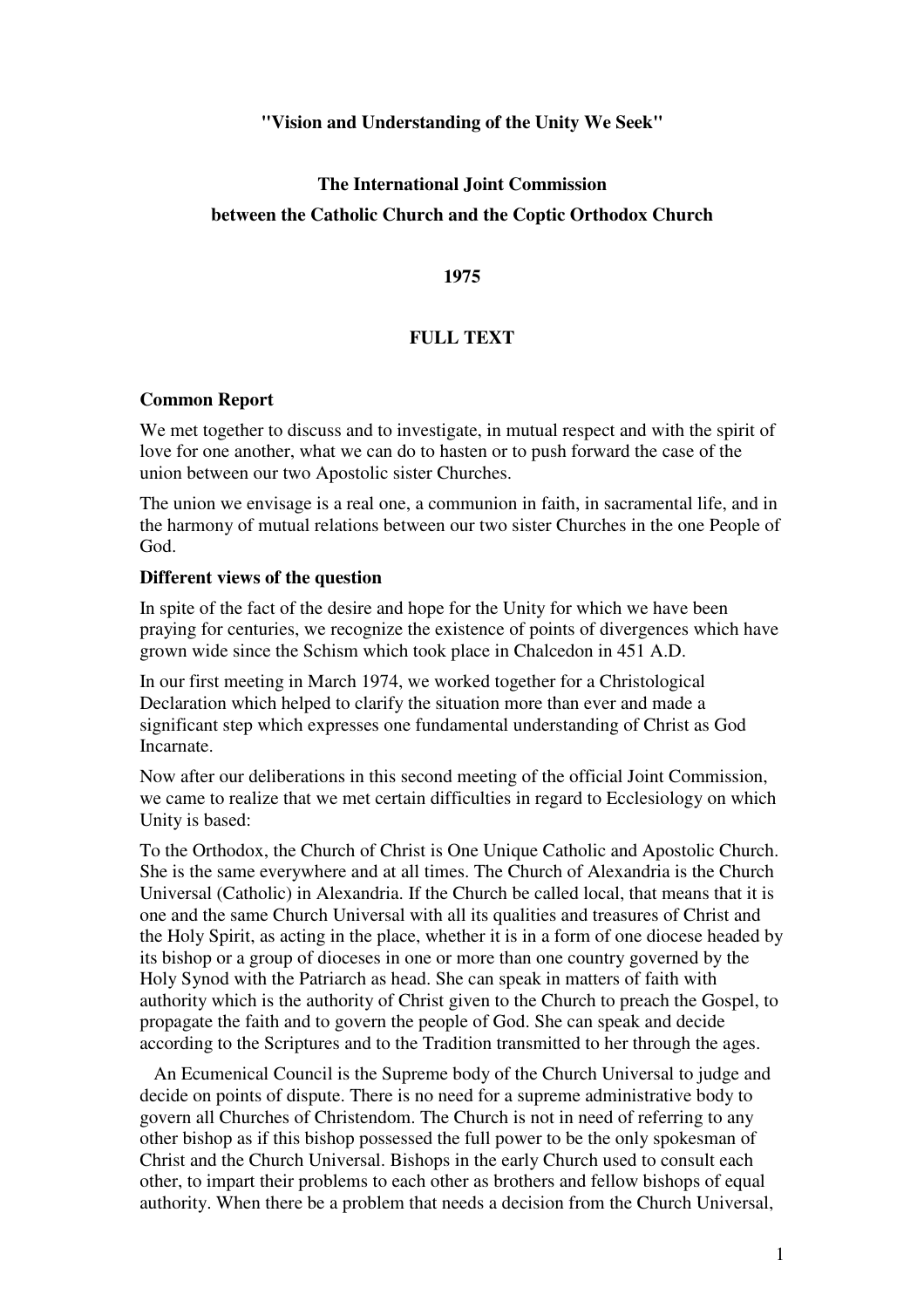an Ecumenical Council had to be convened. In principle, there is no assigned bishop that has the prerogatives to preside over the Council. The president is to be appointed by free election by the member bishops of the Council.

The Roman Catholic side also is keenly aware of the essential place occupied in the Church of Christ by the local Church, understood as the congregation of the faithful gathered around the bishop, and by the particular Church, which is the gathering of a number of local Churches in a single body headed by a Patriarch or some other bishop. The universal Church subsists of and in the local Churches. Moreover, it believes that, in conformity with the will of Christ, a ministry of universal unity exists for the communion between local Churches, which ministry the Roman Catholic Church conceives as realized in the ministry of the bishop of Rome.

## **Common view**

Since, however, Our Lord Jesus Christ willed that His Church be one, we are confident that a way will be found to achieve union between our two sister Churches.

The process by which it is achieved is that two Apostolic Churches, equally and with mutual respect, come into full communion again on the basis of the faith, the traditions and the ecclesiastical life of the undivided Church of the first four and a half centuries.

Such a communion once achieved, there will be but one Coptic Church under the leadership of the one Pope of Alexandria and Patriarch of the See of St. Mark.

Since this unity would be a full communion, the richness of the Christian traditions existing in Egypt would find clear and legitimate expression within the structure of this one Coptic Church for the enrichment of all.

## **Procedures for our work**

We hope to achieve the study of the main theological points as well as of practical and pastoral questions within a period of six years, dividing up the work by people designated by the Commission or its Secretariat in yearly sections, with regular meetings of the Joint Commission. This period might be extended according to needs and to progress of studies.

- Theological and historical subjects which must be studied as helps to achieving unity:
- The type of Unity known in the history of the Church before 451 A.D.
- The Oneness of the Church as expressed in the Nicean Creed.
- Unity as the communion which was in existence at a certain time in the life of the Church Universal in relation to the concepts of Unity existing today.
- The method by which the Churches solved their theological and pastoral problems and to what extent we should apply this method when Unity be achieved.
- The question of the particular role of St. Peter and his successors in the light of common tradition of both Churches until 451 A.D.